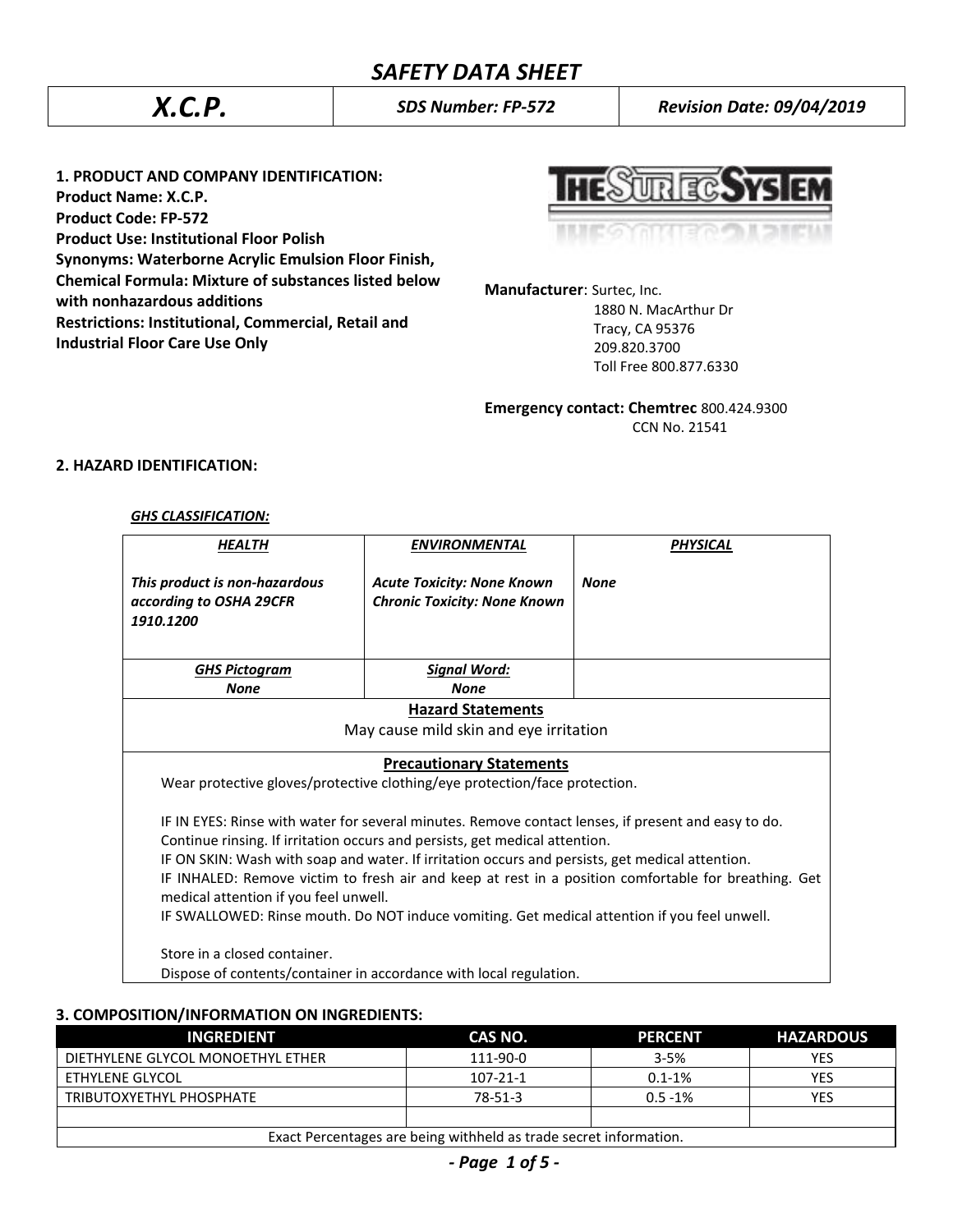# *SAFETY DATA SHEET*

#### **4. FIRST-AID MEASURES:**

*Eye Contact:* Rinse with water for several minutes. Remove contact lenses, if present and easy to do. Continue rinsing. If irritation occurs and persists, get medical attention. *Skin Contact:* Wash with soap and water. If irritation occurs and persists, get medical attention. *Inhalation:* Remove victim to fresh air and keep at rest in a position comfortable for breathing. Get medical attention if you feel unwell. *Ingestion:* Rinse mouth. Do NOT induce vomiting. Get medical attention if you feel unwell.

#### **5. FIRE-FIGHTING MEASURES:**

*Fire Extinguishing media:* Use water spray dry chemical, carbon dioxide or regular foam. Move containers away from fire area if can be done without risk.

#### *Hazards during fire-fighting:*

Containers may rupture when exposed to extreme heat.

#### *Protective equipment for fire-fighting:*

Wear NFPA-approved self-contained breathing apparatus, helmet, hood, boots and gloves.

#### **6. ACCIDENTAL RELEASE MEASURES:**

#### *Personal precautions:*

Use recommended personal protective clothing and equipment. To prevent slipping, do not walk through spilled material.

#### *Environmental precautions:*

Follow all Federal, State and Local regulations when storing and disposing of substances. Do not allow material to run off of work area, and material should be absorbed, collected and disposed of in accordance with regulations. Keep product from entering storm drains. Consult local and federal guidelines for proper disposal of these materials.

#### *Cleanup:*

*- For small amounts of released material:* Mop or vacuum up then transfer to suitable container for disposal. - *For large amounts of released material:* Dike around spilled material to contain. Spilled material may be mopped or vacuumed up, then transferred to plastic containers for disposal.

#### **7. HANDLING and STORAGE:**

#### *Handling:*

**General advice -** No specific measures are necessary provided product and recommended protective clothing/equipment are used correctly. Do not mix with other chemicals. This is a commercial product, not intended for home use. Keep out of reach of children.

#### *Storage:*

**General advice -** Protect against physical damage. Store in tightly closed containers in a cool, well ventilated area. Do not allow product to freeze.

#### *Shelf Life:*

12 months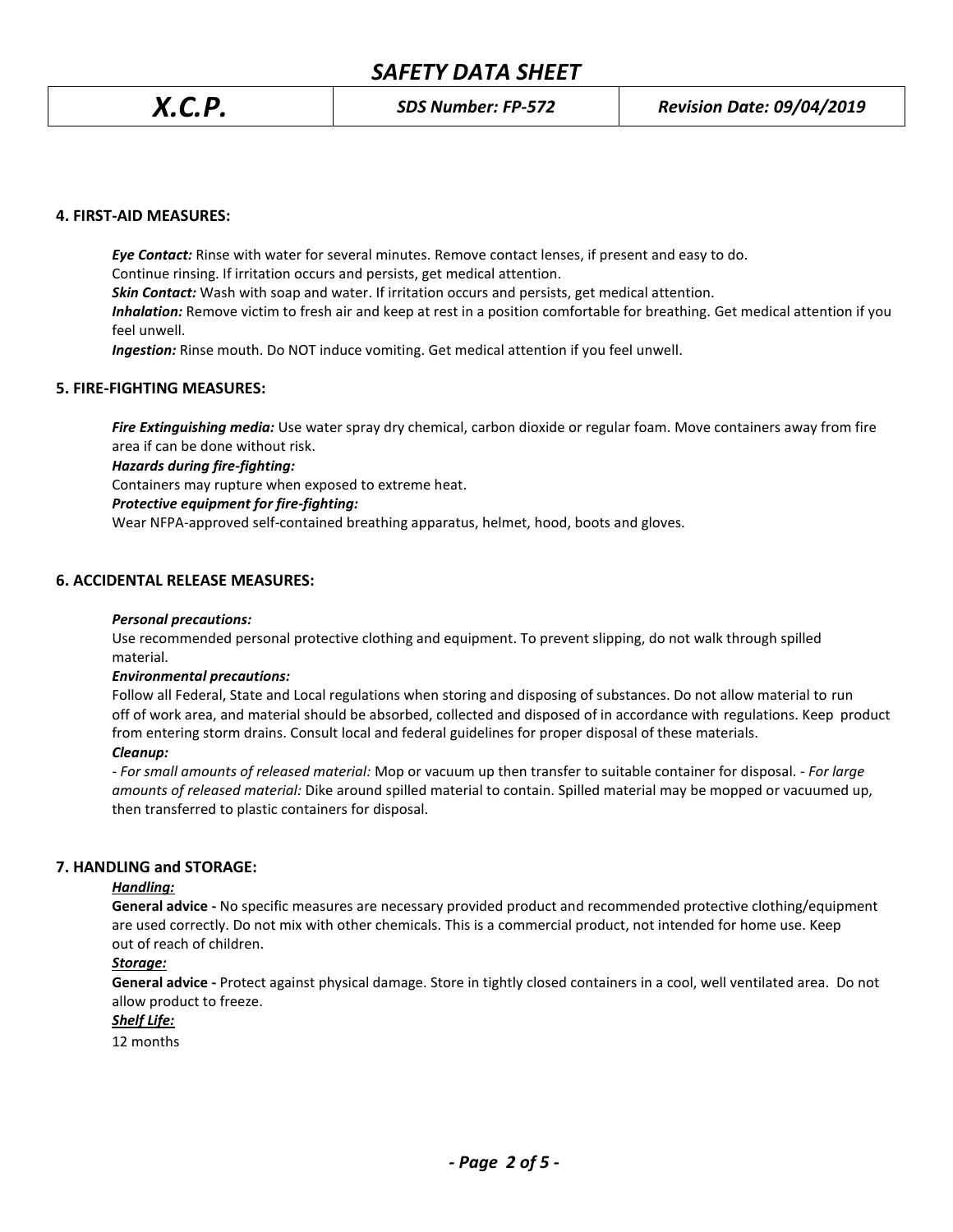### **8. EXPOSURE CONTROLS and PERSONAL PROTECTION:**

#### *Advice on system design:*

Provide local exhaust ventilation to control vapors for published exposure limits.

#### *Personal protective equipment (HMIS rating 'B'):*

**Eye protection**: Wear safety glasses with side shields or safety goggles to prevent exposure or full face shield if splash hazard exists.

**Skin protection**: Chemical-resistant gloves. Wear appropriate protective clothing to prevent possible skin contact.

**Respiratory protection**: Use proper NIOSH-OSHA respirator if exposure limits are exceeded or ventilation is inadequate.

**General safety and hygiene measures**: Exercise stringent hygiene practices to minimize exposure.

If contact occurs, wash any body part with soap and water immediately. Wash hands after use, and before eating, drinking or smoking.

#### *Other protective measures:*

Nearby running water on the job site is necessary, should an accident occur.

*Exposure Guidelines:*

ACGIH TLV: 20 ppm (107-21-1), Not Established (111-90-0)

STEL: Not Established (107-21-1), Not Established (111-90-0)

OSHA PEL: Not Established (107-21-1), Not Established (111-90-0)

#### **9. PHYSICAL and CHEMICAL PROPERTIES:**

| Appearance:                 | White Liquid             | Flash Point:                            | None                     |
|-----------------------------|--------------------------|-----------------------------------------|--------------------------|
| Odor:                       | Sweet                    | <b>Upper/Lower Flammability Limits:</b> | No information available |
| pH value:                   | $8.5 + (-0.2)$           | Relative Density (water):               | 1.03                     |
| Specific gravity:           | $1.03$ (H2O = 1)         | Auto-Ignition Temperature:              | No information available |
| Solidification temperature: | No information available | Decomposition temperature:              | No information available |
| Freezing/Melting point:     | 32 °F (0 °C)             | <b>Partition Coefficient</b>            | No information available |
| Boiling point:              | 212°F (100 °C)           | Odor Threshold                          | No information available |
| Vapor density:              | No information available | Viscosity:                              | $< 10$ cps.              |
| Vapor pressure:             | No information available | <b>Partition Coefficient</b>            | No information available |
| <b>Evaporation Rate:</b>    | No information available | Solubility in water:                    | Miscible                 |
| Regulatory VOC:             | $<$ 1.0% by weight       |                                         |                          |

#### **10. STABILITY and REACTIVITY:**

*Conditions to avoid:* Freezing. Excessive heat or flame. *Substances to avoid:* Strong oxidizing agents, acids and bases. *Hazardous reactions:* Product is chemically stable under normal conditions of use and storage. **Decomposition or By-products:** In fire conditions: carbon monoxide (CO), carbon dioxide (CO<sub>2</sub>).

#### **11. TOXICOLOGY INFORMATION:**

*Acute Toxicity (Symptoms):*

**Oral:** Ingestion may cause nausea, vomiting, and diarrhea.

**Eye irritation:** Mild irritation, redness and tearing.

**Skin irritation:** Mild irritation and redness.

**Inhalation:** May cause minor irritation to the respiratory tract.

**Sensitization:** Skin: N/A. Respiratory: N/A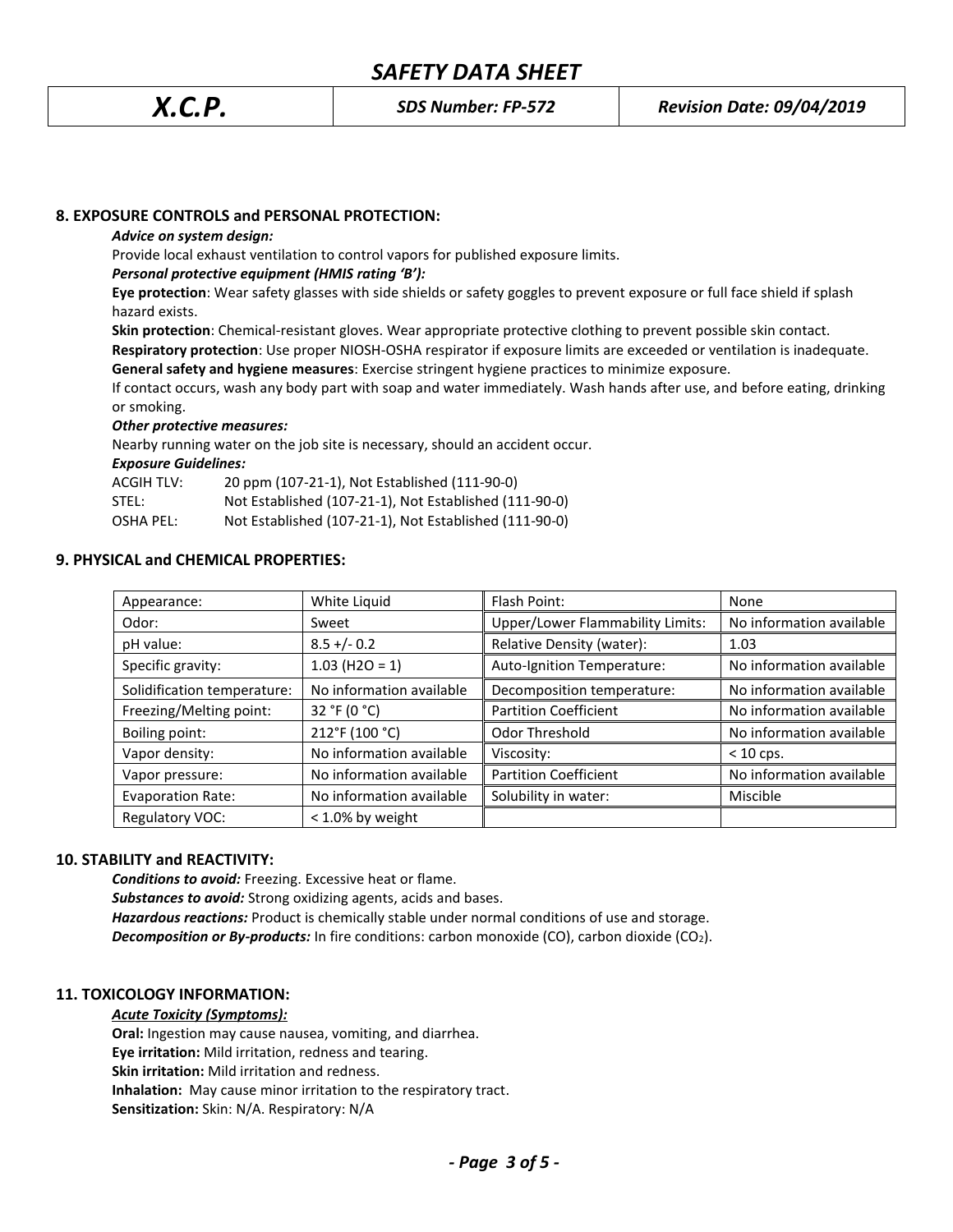#### *Chronic Toxicity:*

**Other information:** No carcinogenic substances as defined by IARC, NTP and/or OSHA.

#### **12. ECOLOGICAL INFORMATION:**

#### *Biodegradation:*

Test method: Unspecified Analysis method: Unspecified Degree of elimination: Not Established

#### *Environmental toxicity:*

Acute and prolonged toxicity to fish: Not Established Toxicity to microorganisms: Not Established Other ecotoxicological advice: Not Established

#### **13. DISPOSAL CONSIDERATIONS:**

*Waste disposal of substance:* Dispose of in accordance with all Federal, State and Local regulations when storing and disposing of substances. It is the waste generator's responsibility to determine if a particular waste is hazardous under RCRA (EPA regulations for hazardous waste).

*Container disposal:* Dispose of in a licensed facility in accordance with local regulations.

*RCRA:*

Unspecified.

#### **14. TRANSPORTATION INFORMATION:**

**DOT:**

**Proper Shipping Name:** WAX, LIQUID (NON-HAZARDOUS)

#### **15. REGULATORY INFORMATION:**

### *Federal Regulations:*

**Registration status:**

TSCA, US: All components are listed or exempt.

#### **SARA hazard category (EPCRA 311/312):** Acute health hazard **SARA TITLE III, SECTION 313:**

CAS Number: Chemical Name: 111-90-0 Diethylene Glycol Monoethyl Ether 107-21-1 Ethylene Glycol

#### *State Regulations:*

Chemicals known to the State of California to cause cancer, birth defects or other reproductive harm

CAS Number: Chemical Name:

107-21-1 Ethylene Glycol (Ingested)

#### *CA Cleaning Product Right To Know Act of 2017: Ingredient Disclosure*

| INGREDIENT                         | <b>CAS NUMBER</b>   | <b>FUNCTION</b>           |
|------------------------------------|---------------------|---------------------------|
| <b>WATER</b>                       | 7732-18-5           | <b>DILUENT</b>            |
| ACRYLIC COPOLYMER EMULSION         | <b>TRADE SECRET</b> | POLYMER FILM-FORMER       |
| <b>GLYCERINE</b>                   | 56-81-5             | HUMECTANT                 |
| DIETHYLENE GLYCOL MONOETHYL ETHER  | 111-90-0            | <b>COALESCING SOLVENT</b> |
| ETHYLENE ACRYLIC ACID WAX EMULSION | <b>TRADE SECRET</b> | WAX ADDITIVE              |